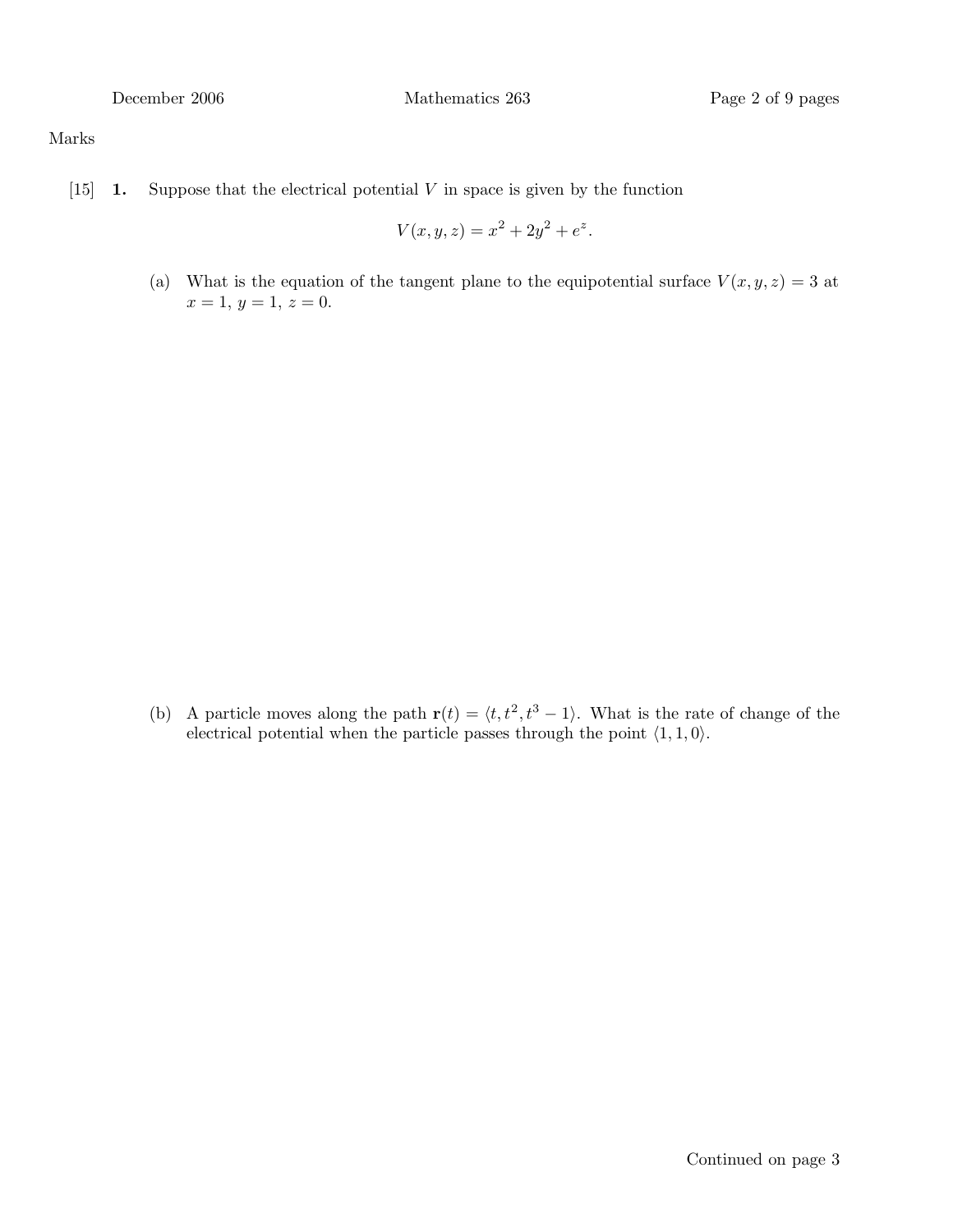[14] **2.** Find the absolute minimum of the function  $f(x, y) = 4 + 2xy - x - y$  on the triangle bounded by the lines  $x = 0$ ,  $y = 0$  and  $x + y = 2$ .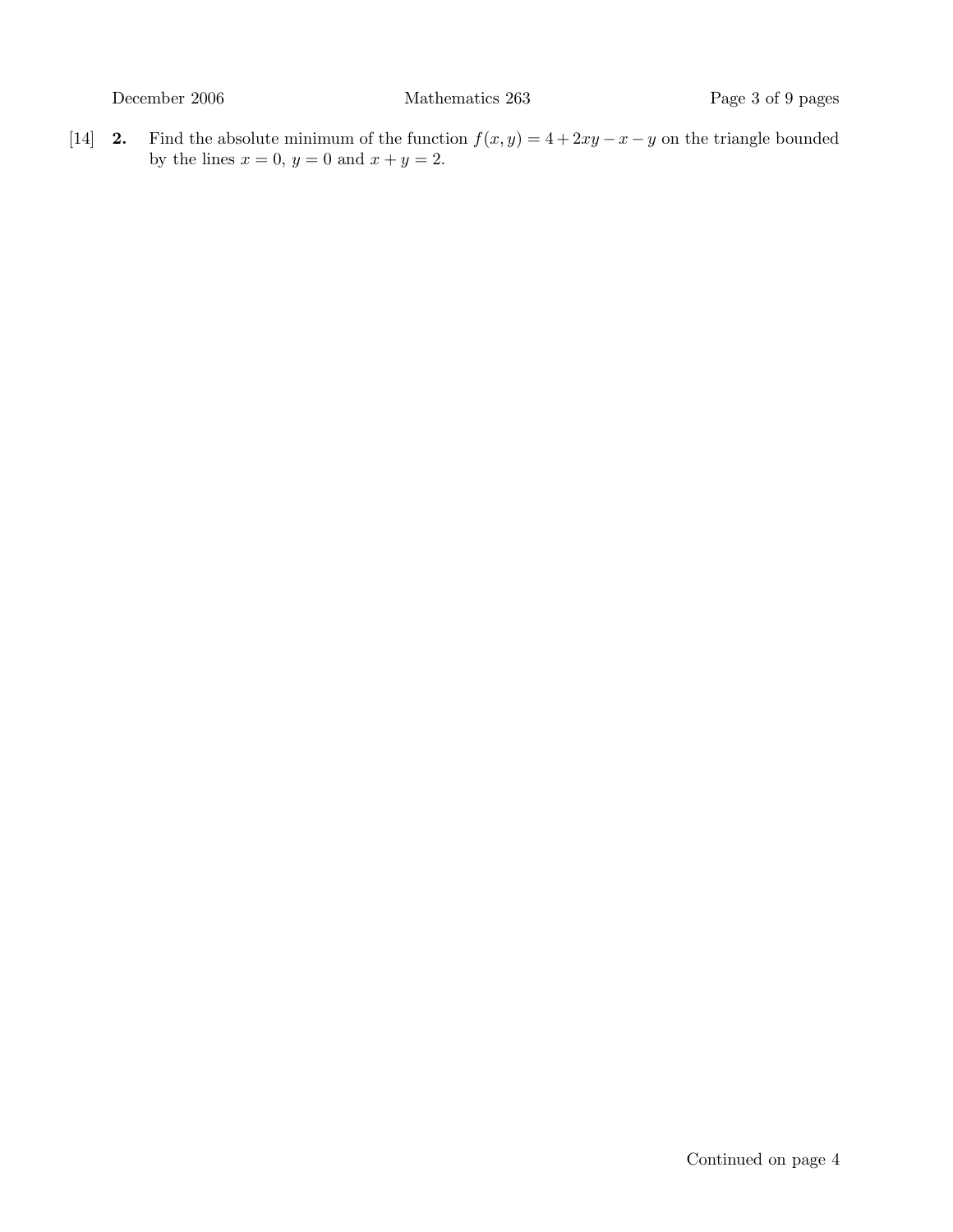[14] **3.** For what value of  $a$  is the vector field

$$
\mathbf{F}=\langle axe^{2y+z},2x^2e^{2y+z},x^2e^{2y+z}\rangle
$$

conservative? For this value of a find a function  $f(x, y, z)$  such that  $\mathbf{F} = \nabla f$ .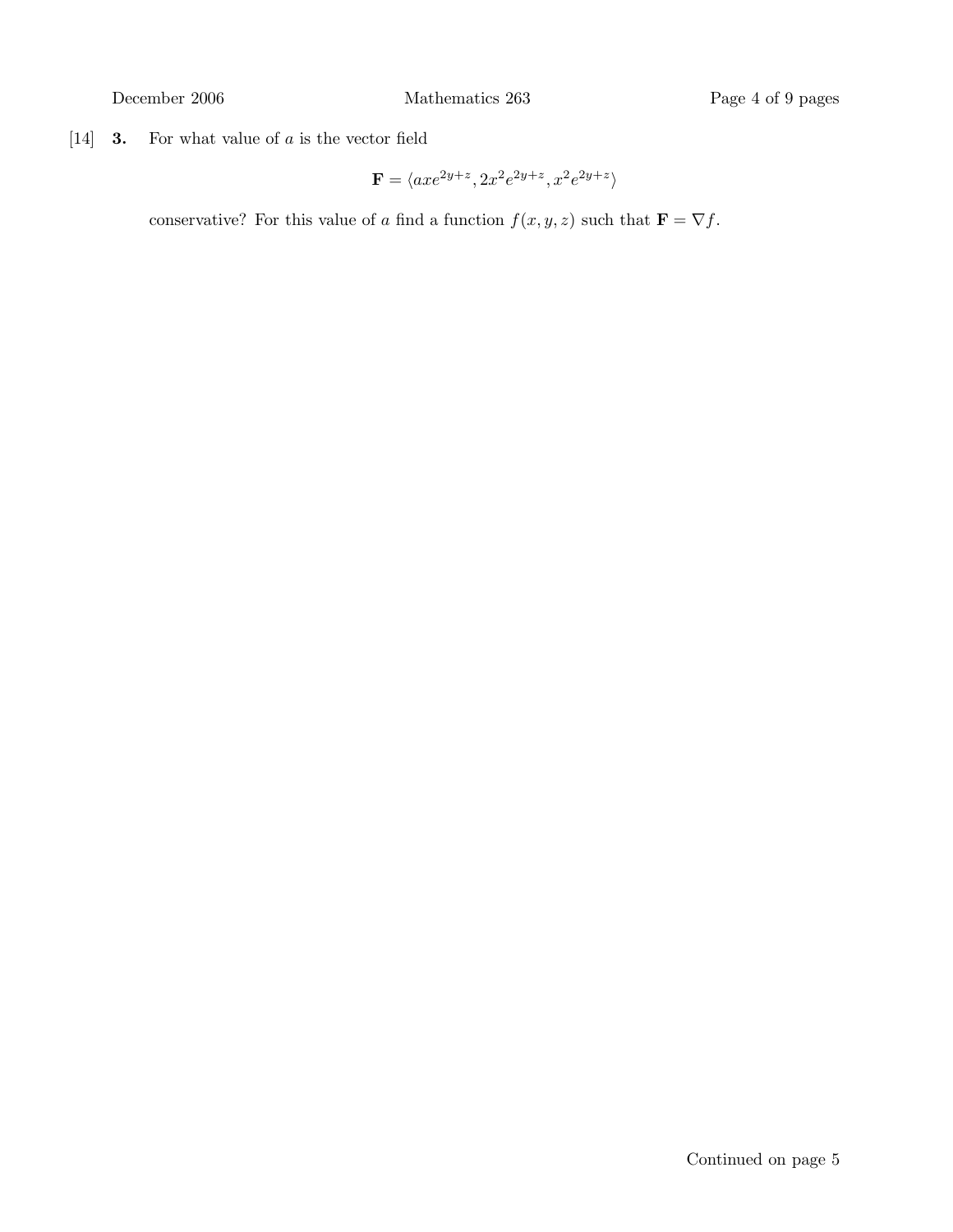$[12]$  **4.** Let E be the solid (in the first octant) bounded by the coordinate planes and two parabolic cylinders  $z = 1 - x^2$  and  $z = 1 - y^2$ . Make a sketch of E and find its volume.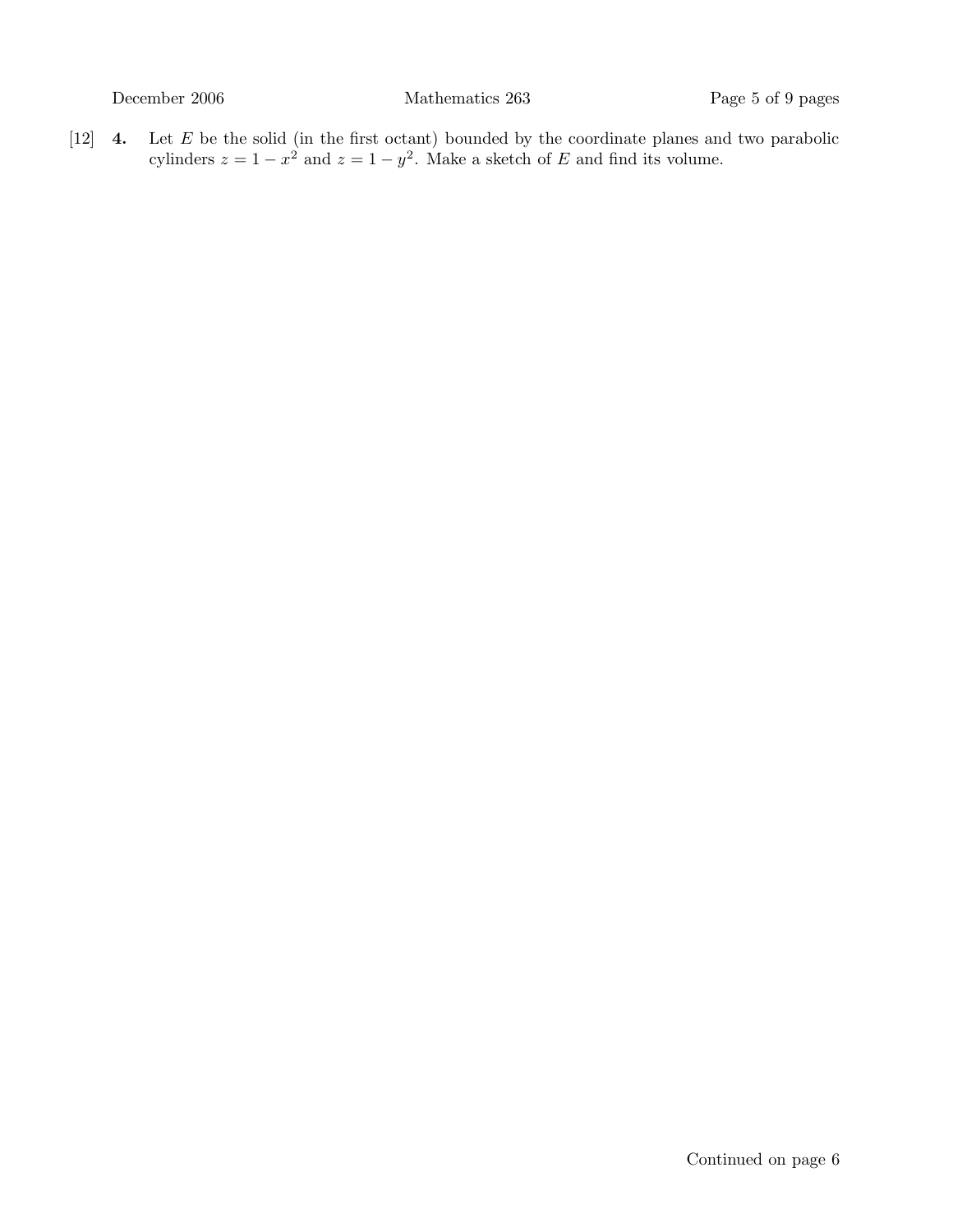[10] 5. Evaluate the iterated integral

$$
\int_{-1}^{1} \int_{-\sqrt{1-z^2}}^{\sqrt{1-z^2}} \int_{0}^{x^2+z^2} y \, dy \, dx \, dz.
$$

Make a sketch of the region of integration.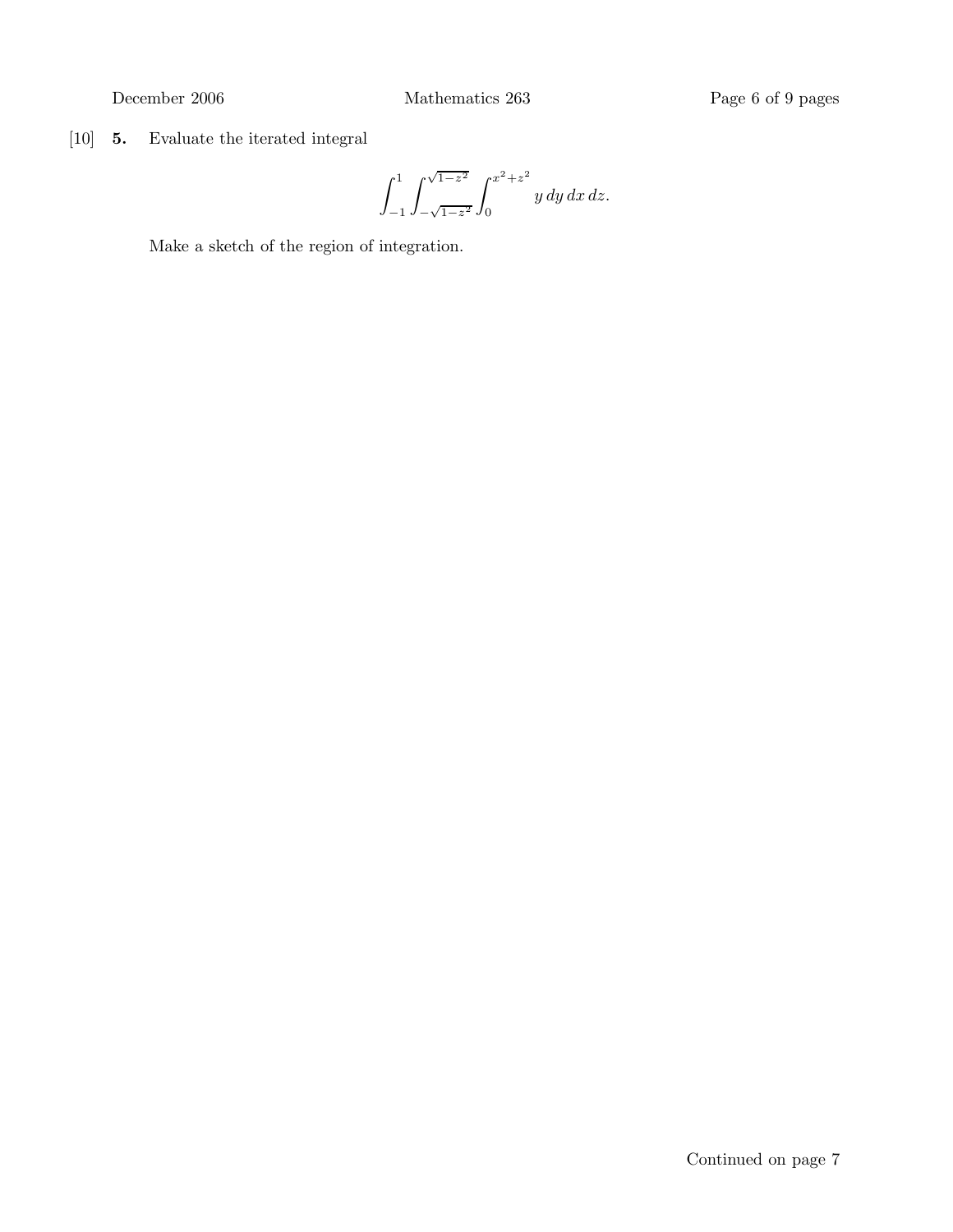[15]  $\,$  6. Let S be the surface of the paraboloid

$$
z = 9 - x^2 - y^2
$$

that remains above the xy plane (i.e.,  $z \geq 0$ ) oriented with an upward normal.

- (a) What is the boundary curve  $C = \partial S$  and what direction is its positive orientation?
- (b) What surface  $S_1$  in the xy plane, with what assignment of normal, has the same boundary curve as  $S$  with the same orientation?
- (c) Evaluate  $\iint_S \nabla \times \mathbf{F} \cdot d\mathbf{S}$  where

$$
\mathbf{F}(x,y,z)=\langle xe^z-3y, ye^{z^2}+2x, x^2y^2z^2\rangle
$$

(We are using the notation  $\nabla \times \mathbf{F}$  for curl  $(\mathbf{F})$ .)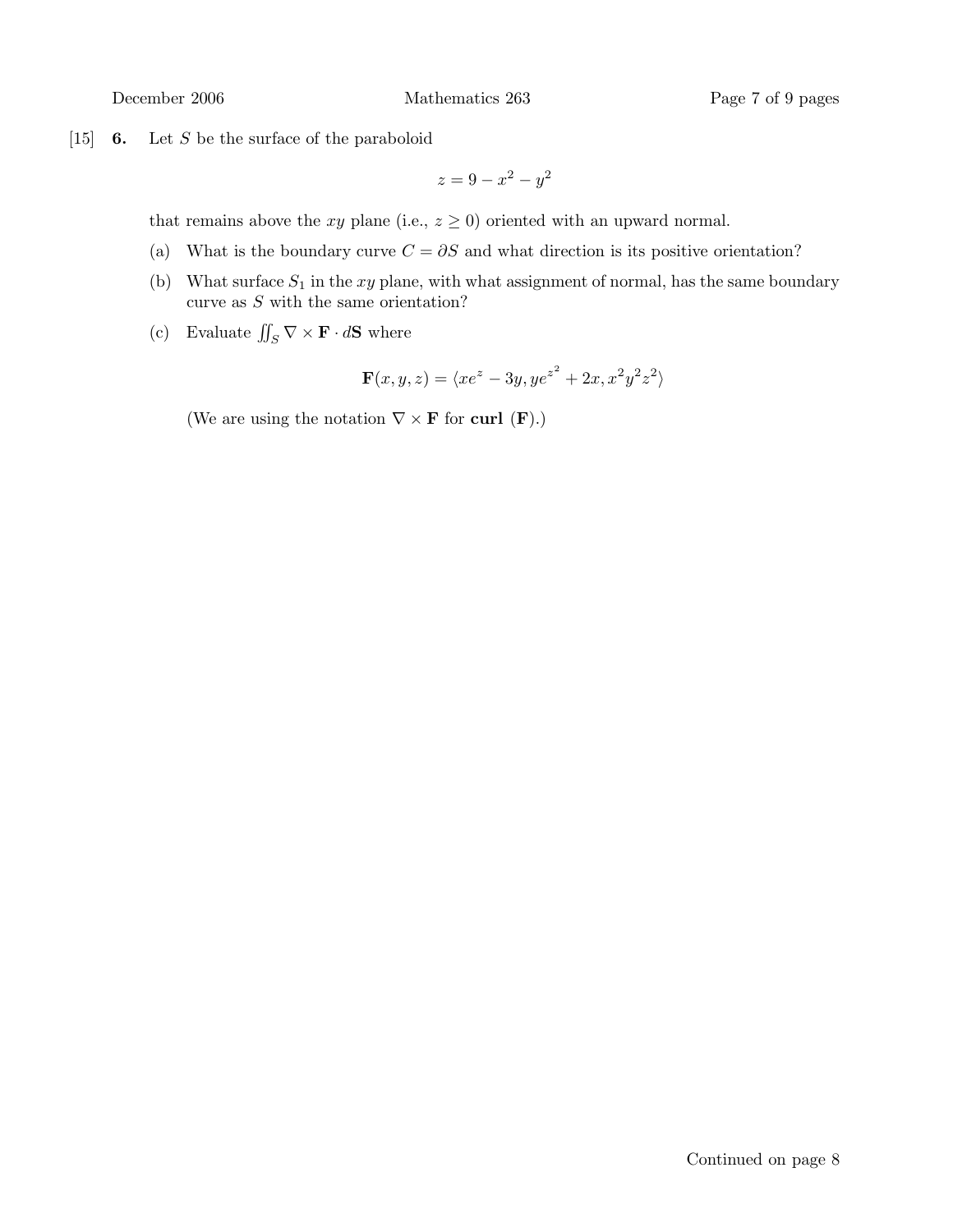[20] 7. Consider the vector field

$$
\mathbf{F}(x, y, z) = (x^2 + y^2 + z^2)(x\mathbf{i} + y\mathbf{j} + z\mathbf{k})
$$

(a) Evaluate  $\nabla \times \mathbf{F}$  and  $\nabla \cdot \mathbf{F}$ . (We are using the notation  $\nabla \times \mathbf{F}$  for curl (F) and  $\nabla \cdot \mathbf{F}$  for  $div$   $(F)$ ).

(b) Evaluate  $\int_C \mathbf{F} \cdot d\mathbf{r}$  where C is the curve witn parametrization

 $f(t) = \langle 2\sin t, 3\cos t, 3 \rangle, \quad 0 \le t \le 2\pi.$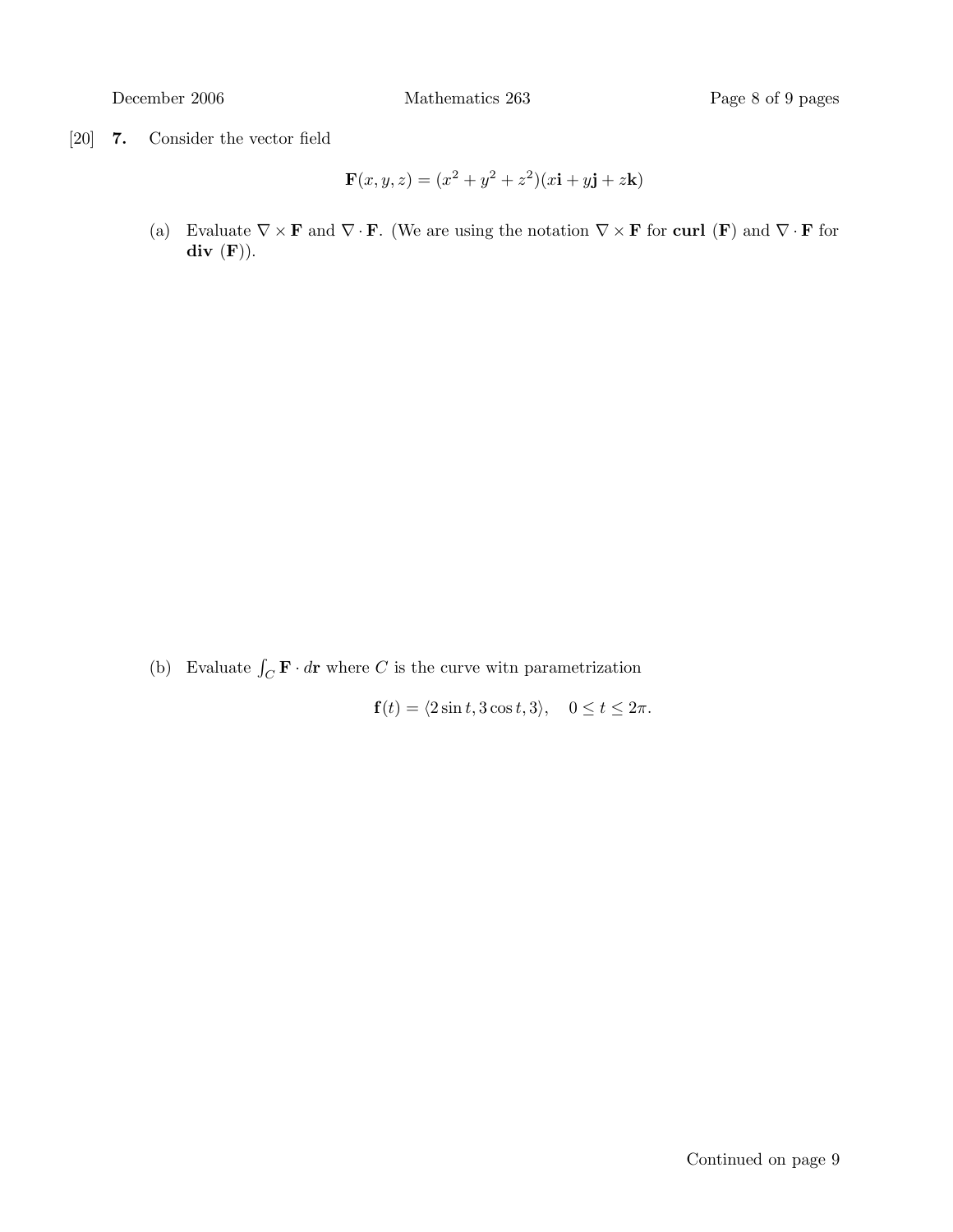(c) Evaluate  $\iint_S \mathbf{F} \cdot d\mathbf{S}$ , where S is the surface of the solid bounded by the hemisphere  $z = \sqrt{4 - x^2 - y^2}$  and the plane  $z = 0$ , with outward pointing normal vector.